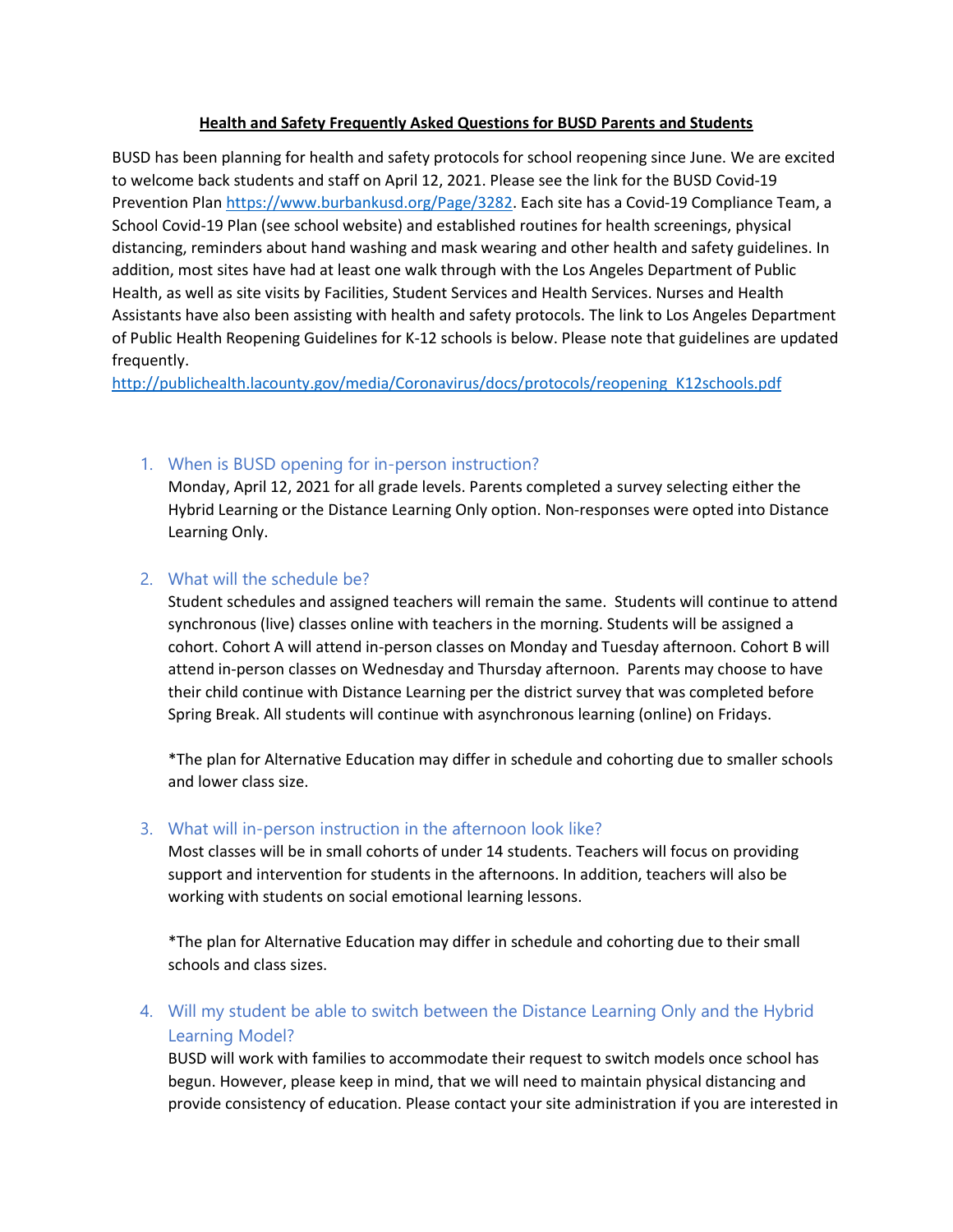changing models. Once a change has been approved, we cannot change models for your child again.

# 5. How and where will students enter school?

Each site has developed plans for ingress and egress depending on their physical campus layout, number and maturation of students, and staff. Parents and students will be asked to submit a Google Form for a health screening before coming to school. Parents and students can show a picture of their completed screening form from their phone upon entrance to school or they can complete a verbal health screening with a staff member if they do not have access to a phone. Temperatures will also be taken. Parents may not enter school grounds. In elementary, parents will take their student to the assigned gate or entrance for the temperature taking and screening. Each school will communicate and implement their site procedures for ingress and egress.

Secondary students will be assigned a gate or entrance and show verification of health screening from their phone or complete a verbal screening. Secondary students will also complete a temperature check upon entrance to school and they will be asked to go directly to their assigned class and leave through the same gate or exit.

Students should arrive no more than 15 minutes prior to school beginning and leave immediately after they are released. Students will not be allowed to wait for parent pick up for more than 15 minutes after they are dismissed and the school district cannot supervise students after school. Please assist us by making arrangements for prompt pick-up, child care or other arrangements for student pick-up.

# 6. Do students and staff need to be 6 feet apart? Didn't the CDC just change their guidelines to 3 feet?

We will continue to promote physical distancing. However, since transmission is not high in Los Angeles County, physical distancing of students was reduced to 3 feet without cohorting. "In middle and high schools, CDC also recommends students should be at least 3 feet apart in classrooms where mask use is universal and in communities where transmission is low, moderate, or substantial." Public health is encouraging adults to maintain physical distancing as much as possible. Students will be sitting in desks that are placed to maintain physical distancing. They will be sitting in alternate rows and facing the same direction. Some classrooms with round tables or kidney-shaped tables may use partitions depending on capacity and numbers of students. Desks will be cleaned daily and rooms will be cleaned between cohorts. Sites are using visual markers (dots, logos, signs, directional arrows) to remind students about pathways, exits and entrances, and physical distancing.

# 7. Will the front office and school be open to visitors and parents?

No. To reduce foot traffic in the offices, please continue to call or email school and site staff regarding daily business and questions unless there is an emergency. Appointments are required.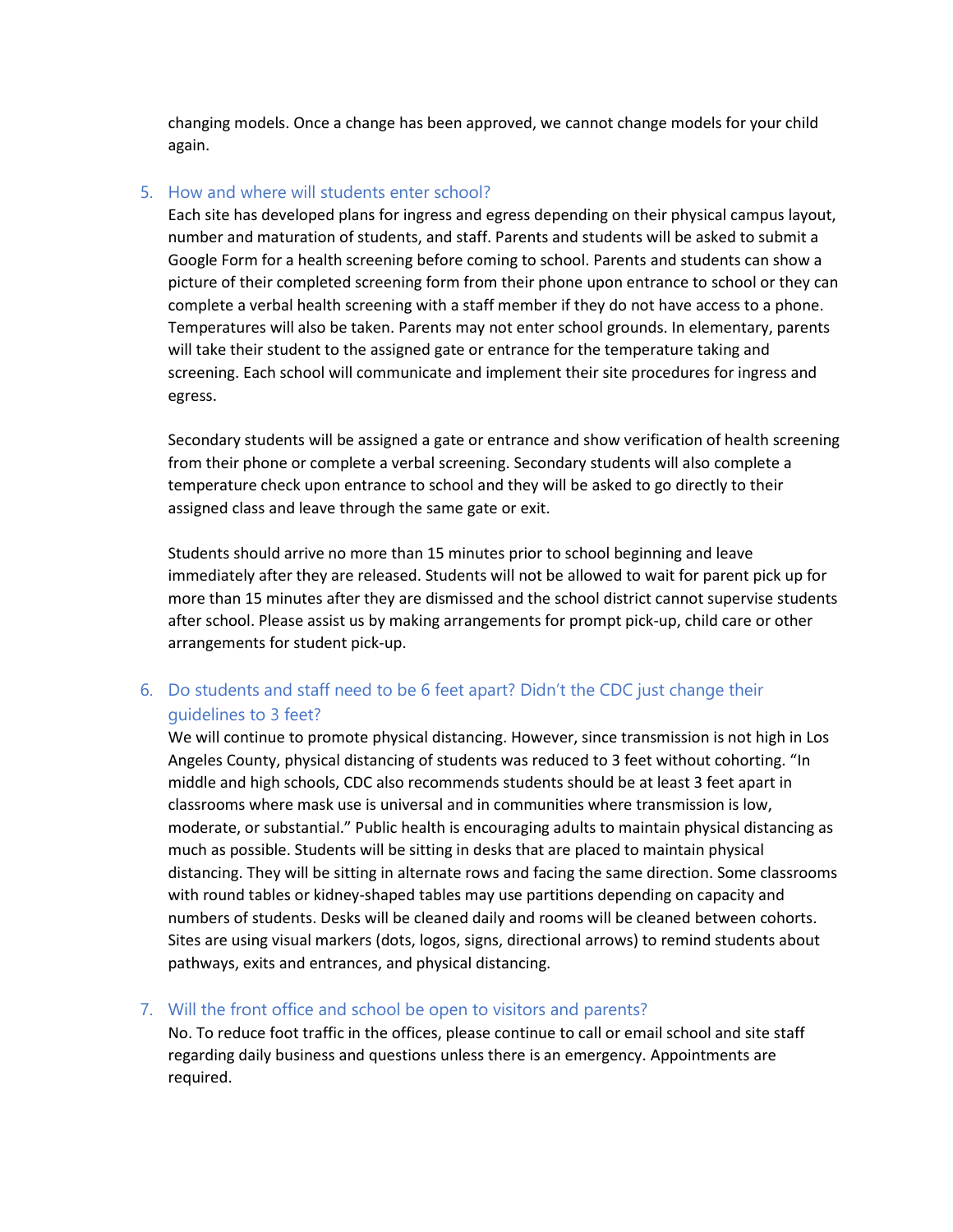## 8. How will students wash their hands in a timely manner?

Good hygiene is something we always want to reinforce with students. Since capacity will be reduced, there may be time for teachers to build in hand-washing into their routines. If not, students can use hand sanitizer and it will be provided in classrooms.

## 9. What are the BUSD mask policies?

Masks are mandatory per Los Angeles County Department of Public Health guidelines. A student is welcome to wear their own mask as long as it meets standards (2-ply and fitted). Students may not wear gaiters, bandannas or scarves. If a student or staff member does not have a mask, then one will be provided. If a student is struggling with wearing a mask, then the teacher and/or administrative team can work to support the student and help them learn the correct way to wear a mask. If a student is defiant and refuses to wear a mask, then we will follow progressive discipline. Link to policy<https://www.burbankusd.org/Page/3284>

# 10. What if a student has special needs or has a medical condition that prevents them from wearing a mask?

The Special Education Department has already reviewed students who may need accommodations and they have worked with site administration and staff to create a plan to assist the student. This group is very small in number, but if you have any concerns, please see your administrative team or the special education team at your site. Please see our Mask Wearing Guidelines for Students in Special Education or who have medical conditions. Link to policy <https://www.burbankusd.org/Page/3284>

#### 11. Can students wear face shields?

Yes, but the student must wear a mask underneath the face shield or a drape.

#### 12. Will screenings before school be required? Temperature taking?

Yes. We will encourage parents to complete health checks before students attend school through a google form or verbal screening. Parents or students (parents for elementary) will submit a Google health check form or complete a verbal screening with staff before entering school. We will also be taking temperatures of students before they walk onto campus. Handheld and/or free-standing thermometers are available at each site to assist with this process.

#### 13. Are teachers and staff required to receive a vaccination?

The Covid-19 vaccine is not required for employment. We have provided links to outside clinics and we have also provided BUSD/BFD clinics for our employees to have access to vaccinations. All employees have had numerous opportunities to get the vaccine and the vast majority of our teachers and staff have been vaccinated. Vaccination information is private and protected information.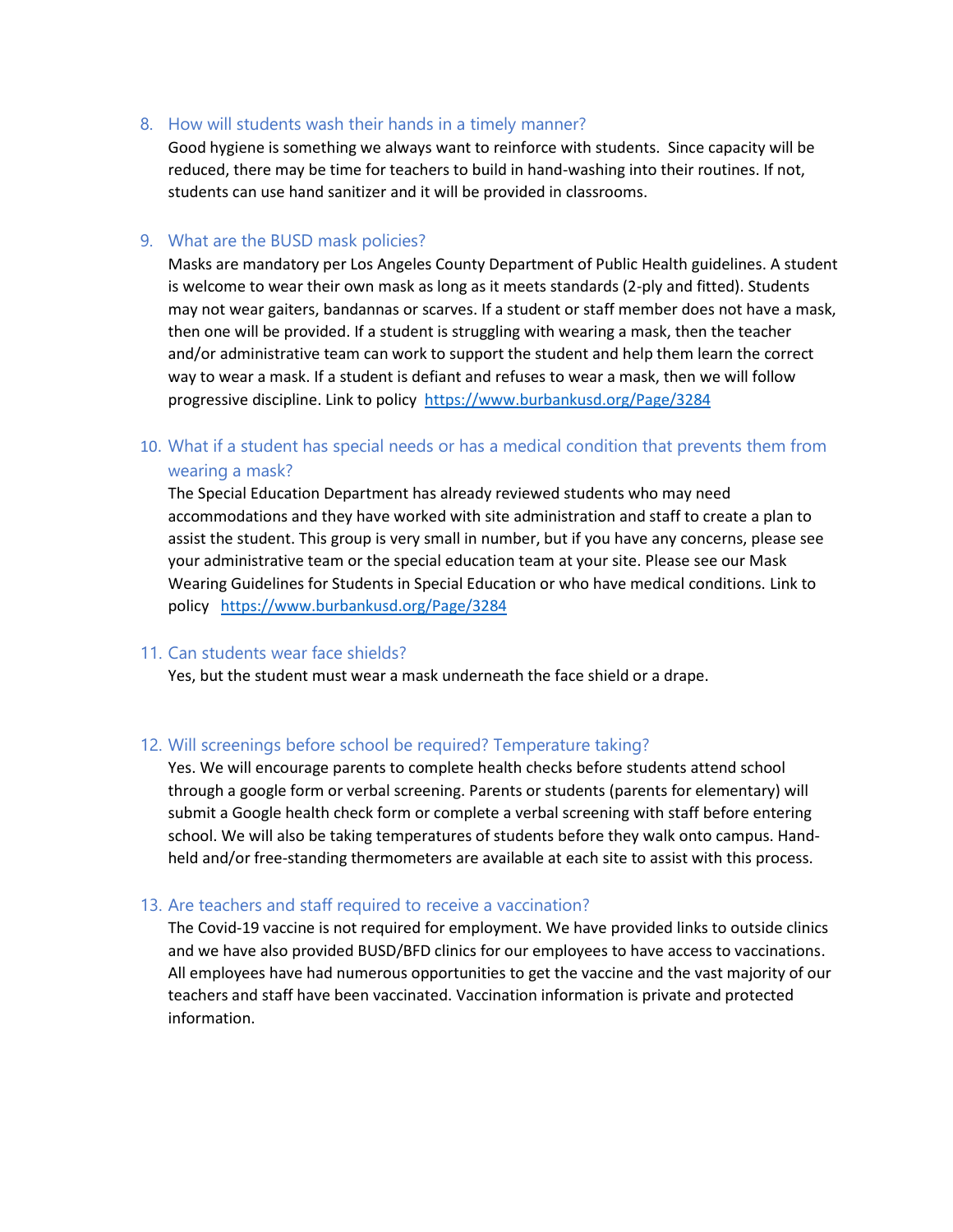#### 14. Will students be required to be vaccinated?

The Covid-19 vaccine is not required at this time. The vaccination is currently approved for children who are age 16 and above, pending 14 years of age with Pfizer. The certification process for vaccines for children takes longer, hence the delay. Vaccine administration for children will be guided by LADPH guidelines and the CDC. Vaccination information is private and protected.

## 15. What is the Covid-19 testing plan for students and staff?

There is not testing plan for BUSD. Testing is not required by LADPH for school districts in the red or fewer case rate tiers. In the event a staff member or student tests positive for Covid-19, testing resources will be provided to close contacts. Tiers can change so please visit the LADPH website for current tier information for counties.

<http://publichealth.lacounty.gov/media/coronavirus/data/index.htm>

#### 16. What are the daily cleaning guidelines for schools?

Cleaning will occur between cohorts and at the end of the day. Facilities has purchased additional cleaning and disinfecting equipment like backpack sprayers and other products to assist with cleaning protocols. High-touch areas will be cleaned frequently. Custodians have received training. Custodians will be using a checklist to show they have cleaned specific rooms. Link to Daily Cleaning Guidelines<https://www.burbankusd.org/Page/3300>

#### 17. What supplies will teachers have in their classrooms?

BUSD has provided masks, gloves, hand sanitizer, wipes, partitions where needed, signs, bottle fillers (replaced drinking fountains), and additional equipment for nurses and special education classrooms. Please have your child bring a refillable water bottle (clearly labeled with their first and last name) as water fountains have been changed to water bottle fillers.

#### 18. Can students and staff help clean between classes?

Yes. We all have a vested interest in working together to keep our schools, classrooms and facilities clean. Older students may be asked to assist but it is strictly voluntary.

#### 19. Will restrooms be cleaned more often?

Yes, please see the Daily Cleaning Guidelines in question #16. Each site has also created plans for physical distancing in restrooms (physical distancing markers, signs, covering urinals and sinks to encourage physical distancing and reduced capacity).

### 20. Have air filters been upgraded?

During Distance Learning, our facilities team was hard at work replacing school buildings and classrooms with MERV13 filters. All sites have MERV13 filters, which is a high-grade filter for optimal air ventilation.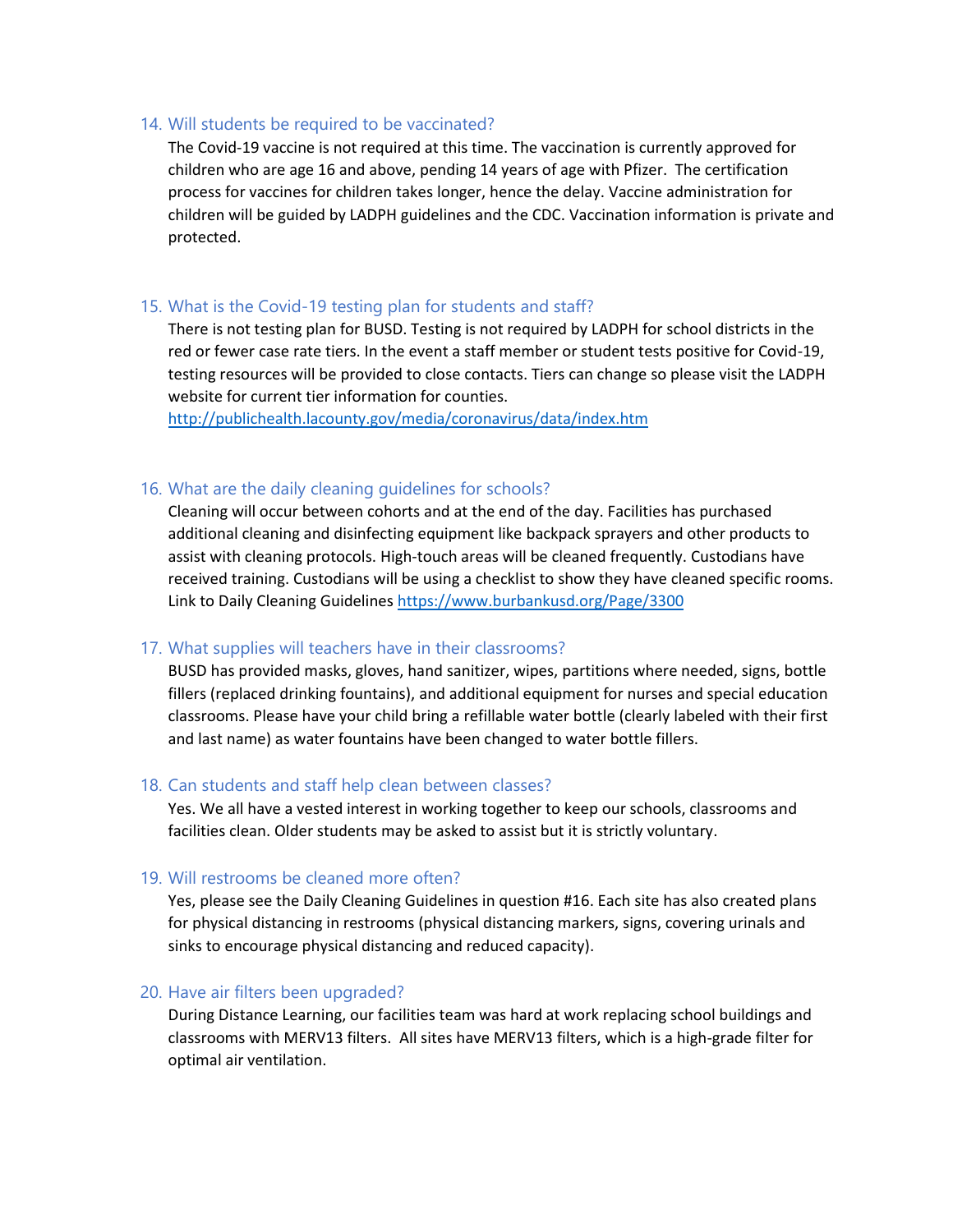#### 21. Does BUSD have PPE (Personal Protective Equipment) in stock?

BUSD has purchased masks, gloves, partitions (where needed), signs, bottle fillers (replaced drinking fountains), and additional equipment for nurses. Sites have requisitioned stocks of supplies for the sites, and they can request more when necessary.

### 22. Can students use the playground equipment?

Yes, as long as the playground equipment is cleaned daily. Students should wash their hands, use hand sanitizer and maintain physical distancing on the playground equipment.

#### 23. Can students share classroom supplies?

Whenever possible, students should have their own supplies. If supplies are difficult to share, like manipulatives for math, teachers, staff and students can wipe these types of supplies down between use.

24. Who will help monitor students, physical distancing and health and safety guidelines?

Everyone plays a role with health and safety guidelines. We encourage all members of our learning community to assist with monitoring health and safety guidelines. Please assist us by reminding your child to maintain 3-6 feet physical distance from others and to wear their mask. If they need a mask break, they can work with their teacher and site staff to accommodate a break.

## 25. How will attendance be handled?

More information will be sent later this week.

# 26. If students are on a hybrid schedule and do not attend the afternoon, is it considered truancy or is attendance in the afternoon voluntary?

Students need to be either engaged in asynchronous learning or in-person afternoon sessions. Students need to regularly attend classes for in-person instruction unless they have an alternative plan worked out per their IEP, 504 or individual plan with the school counselors or administration. Truancy and attendance concerns will be addressed by the site and Student Services as compulsory attendance laws are a State mandate.

# 27. What happens if a student is symptomatic, tests positive, has a family member who is positive for Covid?

Parents should keep their child home if they are sick or have any symptoms of Covid-19. Parents are asked to conduct the health screening each day before taking their child to in-person learning. If a student becomes symptomatic at school for Covid-19, BUSD will follow the decision pathway as prescribed by public health. Parents will be asked to immediately pick up their child from school if there is a concern. Please be sure to arrange for your child to be picked up quickly from school if that is necessary. Click on the link below to see the presentation developed by our school nurses, based on LADPH protocols. Nurses, health assistants and administrators have been following exposure management protocols all year for child care, staff and cohorts. [https://drive.google.com/file/d/1aC7QzZjJ9zMS0kmplnSFzRTHdZ-EN9\\_\\_/view?usp=sharing](https://drive.google.com/file/d/1aC7QzZjJ9zMS0kmplnSFzRTHdZ-EN9__/view?usp=sharing)